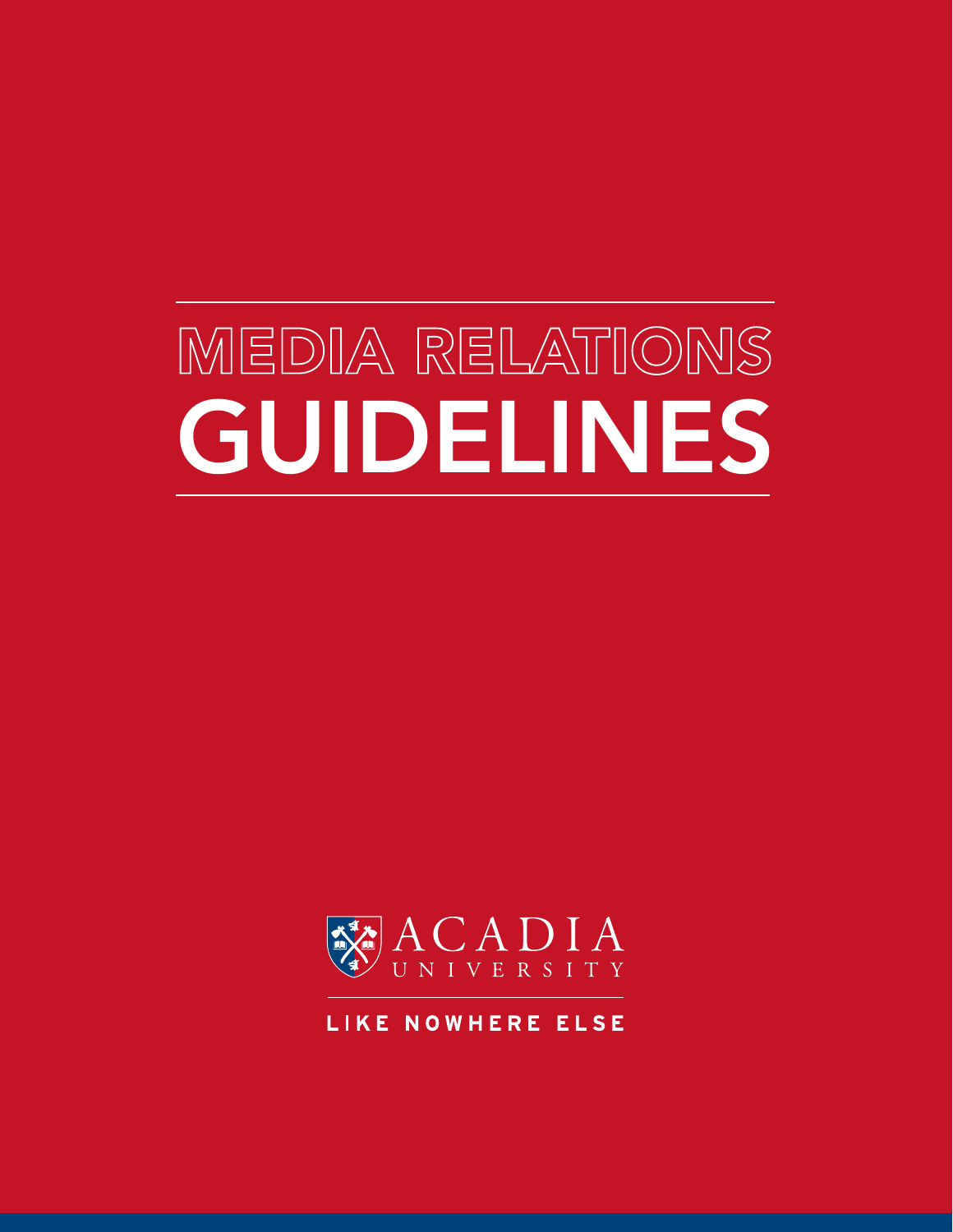# Table of Contents **Contents**

| Media Relations and News3 |  |
|---------------------------|--|
|                           |  |
|                           |  |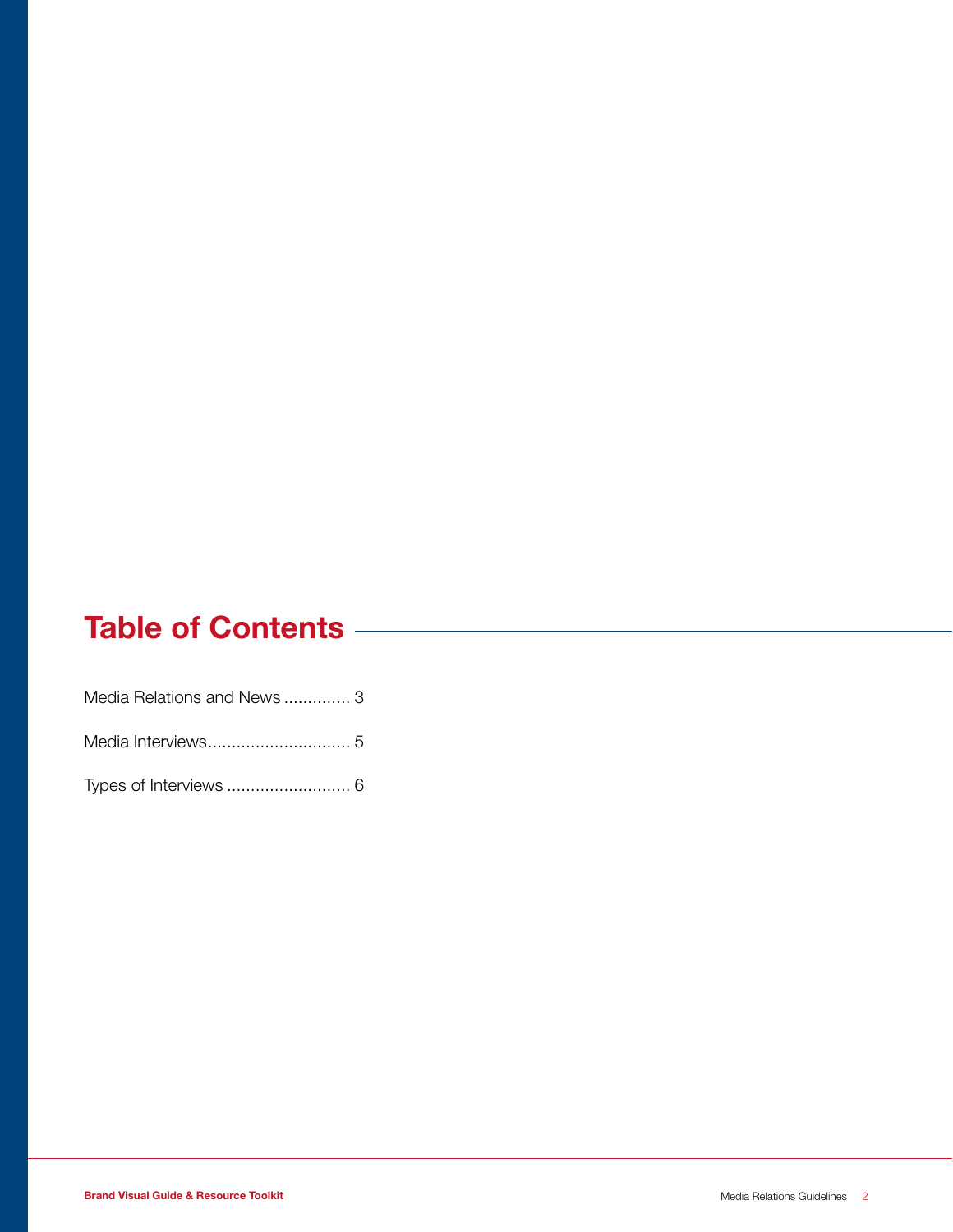# Media Relations and News

### Share your Acadia story

Acadia University has a long and vibrant history of being like nowhere else. Our story is a collective and you are an integral part of it.

The art of storytelling is just that  $-$  an art  $-$  yet we all tell stories daily. Stories are an important part of our lives. We hear stories from friends, colleagues, students, alumni, and the media. They come in many forms, and some leave lasting impressions.

By sharing our Acadia stories with others, we give them a chance to experience Acadia and get caught up in those intangibles that create the Acadia spirit. It's our chance to draw new students and old friends into Acadia University.

Whether it is at a party, the grocery store, a conference, a class setting, your Facebook page, your Instagram account, or your news blog – please tell your Acadia story. Remember the audience and be sure to engage them.

## When to call University Communications

- You have been contacted by a news organization.
- You can offer an expert opinion on a current news story.
- You or another faculty member has won a major award or recognition.
- You have completed a ground-breaking research project and want to announce it.
- You want to tell others "good news" about your students.
- You are concerned about potential negative news going public.

## Promoting events and news

#### Promoting an event to the campus

Faculty, staff, and students are encouraged to post events online via events calendars. You can use the Content Management System (CMS), working with your web trustee (person in your unit trained to use the CMS), to post on your departmental home page, or contact the **HUB** to learn how to post on the Main Events Calendar on Acadia University's home page.

### How to promote your event beyond campus

University Communications writes and distributes media releases to local, provincial, and national media about high-level announcements and news items that are of broad, general interest. We rely on stakeholders to keep us informed about significant events or news in their units or departments.

Please consider that University Communications needs time to assemble and write the information and distribute it to the relevant media, and the journalists need time to respond. We also use media notices to pitch story ideas to media outlets. Editors need time to consider and assign your event to their reporters.

### Tips for getting media coverage

- For media releases intended to promote an event in advance (you want to get the word out so people will show up or attend online), we need your complete information at least three weeks before the event date. If there is an advance registration deadline, submit your information three weeks before that deadline.
- Avoid use of discipline-specific jargon and be sure to accurately report the names of any organizations – don't use acronyms.
- If your event has great visuals or audio, include information about that, too. It helps determine the best media outlet to cover your event.
- Remember, the media decide what information to use University Communications has no control of where, when, or how media releases are used in any publication or outlet. The only way to guarantee that your information will appear when and how you want is to purchase advertising space.
- Include complete information about the event date, time, and exact location, plus any specifics that would help a reader understand the significance of the event, such as the biography of the speaker, the title of the presentation, and a brief description of what the program will include. If there is a website, send along the URL.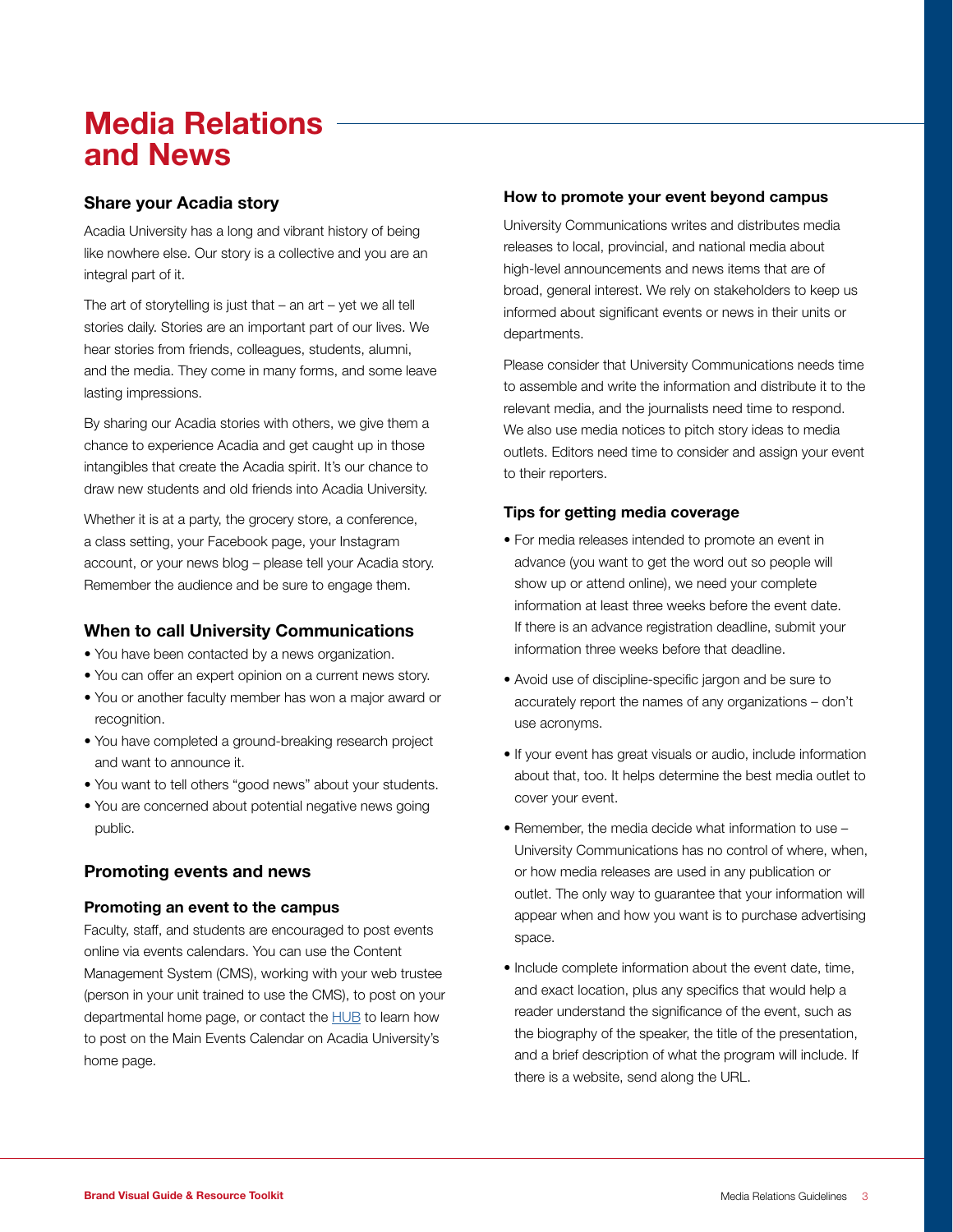### How to promote honours won by faculty, staff, and students

Most honours and awards at Acadia are primarily of interest to the campus community. Generally, these include recognition such as departmental awards, appointments to boards or committees of academic or specialized organizations, and other honours related to the jobs people do at Acadia. These are generally reported on departmental home pages, or on the page of the relevant vice-president. These can also be sent via Acadia-FYI emails to share with the campus or shared on Acadia's social media channels or internal e-newsletter.

A few awards and honours – such as prestigious scholarships, large research grants, or national recognition by widely known organizations – are appropriate news for the broader community. In those instances, University Communications will prepare a media release and distribute it to relevant media outlets. We will also provide it to the Acadia Alumni Bulletin magazine for consideration, and share on appropriate University social media channels.

#### Tips to assist with promotion

- Be sure to inform University Communications of the specifics as soon as the award or honour is announced so we can write and distribute a timely media release. It's not news to any media outlet if it happened months ago, no matter how prestigious or important it is to you, unless we can find a news angle.
- Remember, the media decide what information to use University Communications has no control of where, when, or how press releases are used in any publication. The only way to guarantee that your information will appear when and how you want is to purchase advertising space.
- Include complete information about the award and the organization presenting the award, as well as a brief description of the criteria used to choose the winner.
- Include a photo, or ask University Communications to facilitate photography.

### How to promote activities or honours of Acadia alumni

The Acadia Alumni Bulletin magazine is a twice-yearly digital publication that covers the achievements and activities of University alumni and provides select campus highlights to our alumni in a variety of formats, ranging from news briefs to feature articles. The Acadia Alumni has dynamic social media channels and an electronic newsletter that can help promote your event or share your news.

To suggest topics, email the editor [fred.sgambati@acadiau.ca](mailto:fred.sgambati%40acadiau.ca?subject=Acadia%20Alumni%20Topic%20Suggestion)

# Formatting your information

Having people understand or get interested in your news or event requires planning and the use of the five Ws and How:

**Who** – give the name of the story subject, correct spelling, title, grad year, and program.

What – name the accomplishment or event.

When - provide the date, particularly in time- sensitive stories.

Where – provide the location of the event or the setting for the story.

Why – lead your story or news brief with the most important element first and explain why this is of interest to the audience.

**How** – tell how this event or accomplishment happened.

- Always include a contact person and their email and telephone contact information.
- Always include a quote that adds "emotion" and/or backs up your claim with authority.
- Keep the language simple and straightforward. This is not an essay. It's news, and as such there is always limited space and time for it to find a place in mainstream media.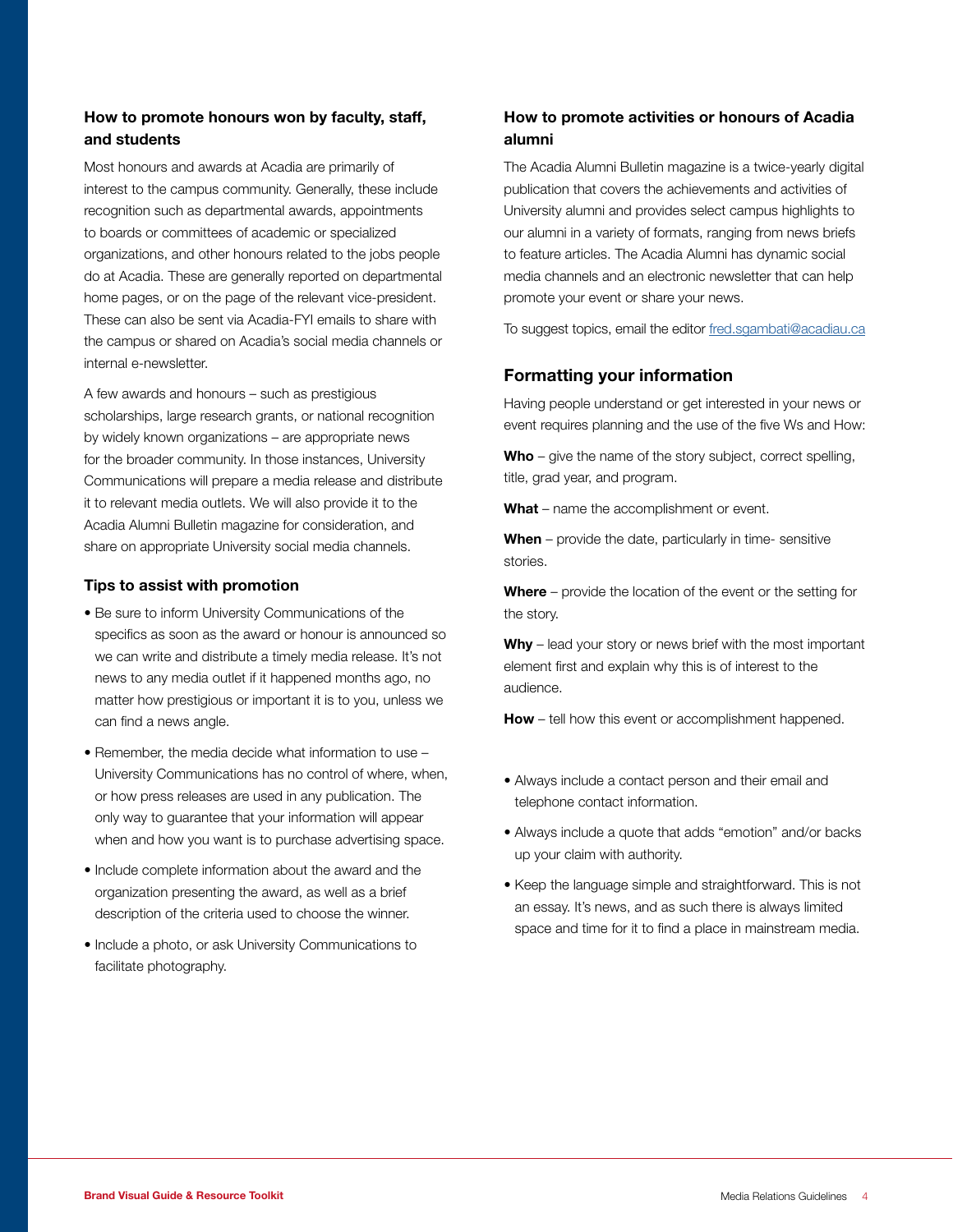# Media Interviews

### What to do when a reporter calls

- Return the call as quickly as possible reporters generally have deadlines.
- Ask the name of the news outlet, the topic, the depth of the interview, and who will be the audience. This helps you know whether you have the level of information the reporter requires. If you don't think you're the right person for the topic, say so. If you know who is and can put the reporter in touch, do so.
- Because of time constraints, reporters often conduct interviews by telephone or virtually instead of face-toface. If you need time to prepare for the interview (such as looking up statistics), offer to get back to the reporter by their deadline, especially if the interview concerns breaking news.
- It is reasonable to request a few sample questions in advance to allow you to better prepare.
- Contact University Communications if you need assistance. You are not required to obtain permission before speaking with the media, but we are available to help you decide whether to participate and to help you prepare for a positive outcome.

### Preparing for an interview

- Focus on three to five key points you can get across quickly. If you are being interviewed for radio or television, you should break up your points into 20-second sound bites (a sentence of about 30 words). Make notes on the points you want to emphasize so you don't leave out significant details.
- Try to anticipate difficult questions that could come up and consider how you would answer them.
- Compile any statistics or background information you can provide to the reporter that support your main points, and arrange to provide written copies.
- Use language and terms relevant to the intended audience. If the story is for the general public, explain any technical terms that the ordinary person is unlikely to understand.

• If the story will be illustrated with a photo, consider what image would best convey the important points. The reporter might request assistance setting up a photo or ask to have a photographer contact you. You might also be asked to provide a photo of yourself. (University Communications can assist to to ensure it meets print or digital requirements.)

### Being interviewed

- Be friendly and professional. Having the chance to highlight your area of expertise can be enjoyable.
- Always tell the truth. Avoid the temptation to guess or exaggerate – if you don't know the answer, say so and offer to help find it (either by referring the reporter to the person who would know, or by finding the information and calling the reporter back).
- If you are speaking for the University (or a department or organization), indicate that to the reporter. Otherwise, be clear that you are offering your personal opinion. If you don't know the University's official position on an issue, say so and refer the reporter to University Communications.
- Keep your answers brief and non-technical. Avoid using discipline-specific jargon or acronyms that a general audience won't understand.
- Don't feel you must fill in silences, which is a technique reporters sometimes use to get people to say more than they intend. Answer the questions as completely as you think appropriate and then wait for the reporter to ask the next question.
- If the interview strays from your key points, redirect the conversation. Keep your notes at hand as a reminder and check to ensure you have covered the information you consider most important.
- There is no such thing as "off the record." If you don't want to see it in print or hear it on air, don't say it. And remember recording devices might still be on even after the interview has concluded. Anything you say to a reporter, even conversation before or after the interview, could be used in a story.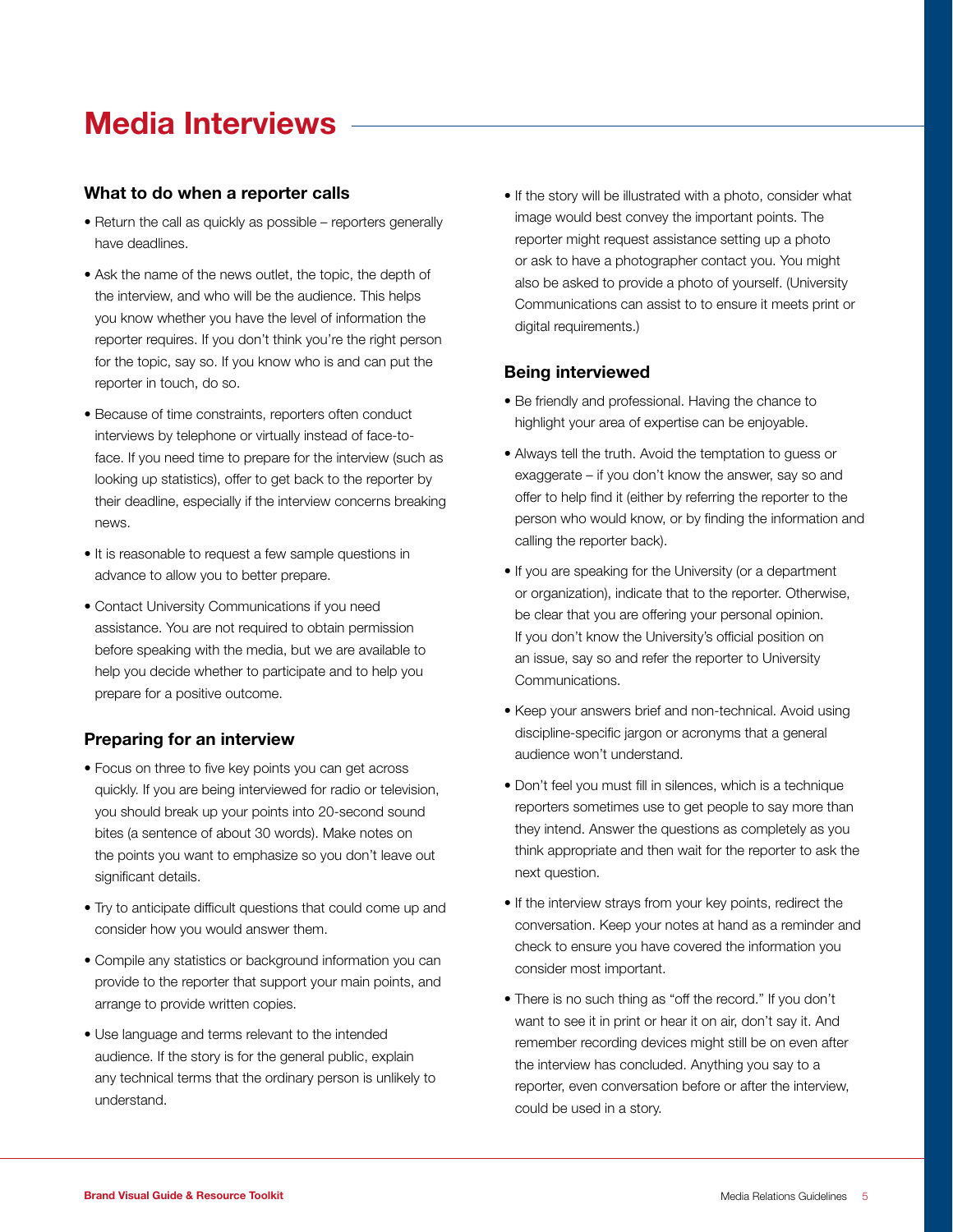# Types of Interviews

### After the interview

- Thank the reporter for his/her time and effort.
- Never ask to preview or approve a story before it is printed or aired. Reporters are professionals and generally will not agree to have you check their work.
- Ask when the story will run, but realize reporters aren't in control of this. Please inform University Communications; it may warrant highlighting to campus.
- If you find a significant error in a story after it is printed or aired, contact the reporter, or ask University Communications to do so. Newspapers routinely run corrections of major errors. If the error is small, it might be better to let it go than to call more attention to it. If the reporter does not respond to your concerns, contact University Communications for assistance.
- If the story was well done, be sure to send along your thanks to the reporter and his/her editor or producer.

### Print interviews

- Print interviews are generally longer, and reporters seek more context and details than broadcast journalists. You should still provide succinct answers that are expressed in simple terms.
- Because print organizations generally have more newsgathering resources, they are the media outlet most likely to break stories that will then be picked up by radio and television outlets.
- Quotes are often "cleaned up" to remove stumbles or hesitations. Provided it does not change your message, this is unlikely to cause problems. Many misquotes, however, are often the result of a misunderstanding of technical language. So, speak clearly and use short, simple sentences.
- Supporting documents are often welcomed by journalists.

### Radio interviews

- Find out if your interview is being used for the news or for a feature. If it is for the news, your responses will be limited to between five and 10 seconds.
- Quotes are often heavily edited to get your message across succinctly. Keep your replies brief and to the point.
- Feature items of up to three minutes will often be for larger audience shows, and clips of your quotes will be linked by the reporter's words, or played off another interview clip.
- Telephone interviews are common in radio, and allow you to keep notes nearby. Use a landline and ensure you will not be interrupted or have interfering noise in the background.
- No matter how informal the interview feels, keep your approach professional, and remember that your entire encounter will likely be taped.
- In a studio, good posture and a normal speaking voice will provide the right projection when the microphone is about eight inches from your mouth.
- If the reporter comes to your location, he/she will likely put the microphone very close to your mouth. The purpose is to eliminate background noise.
- In all scenarios, talk normally and smile while you speak (if appropriate) – it will improve the texture of your voice while relaxing you.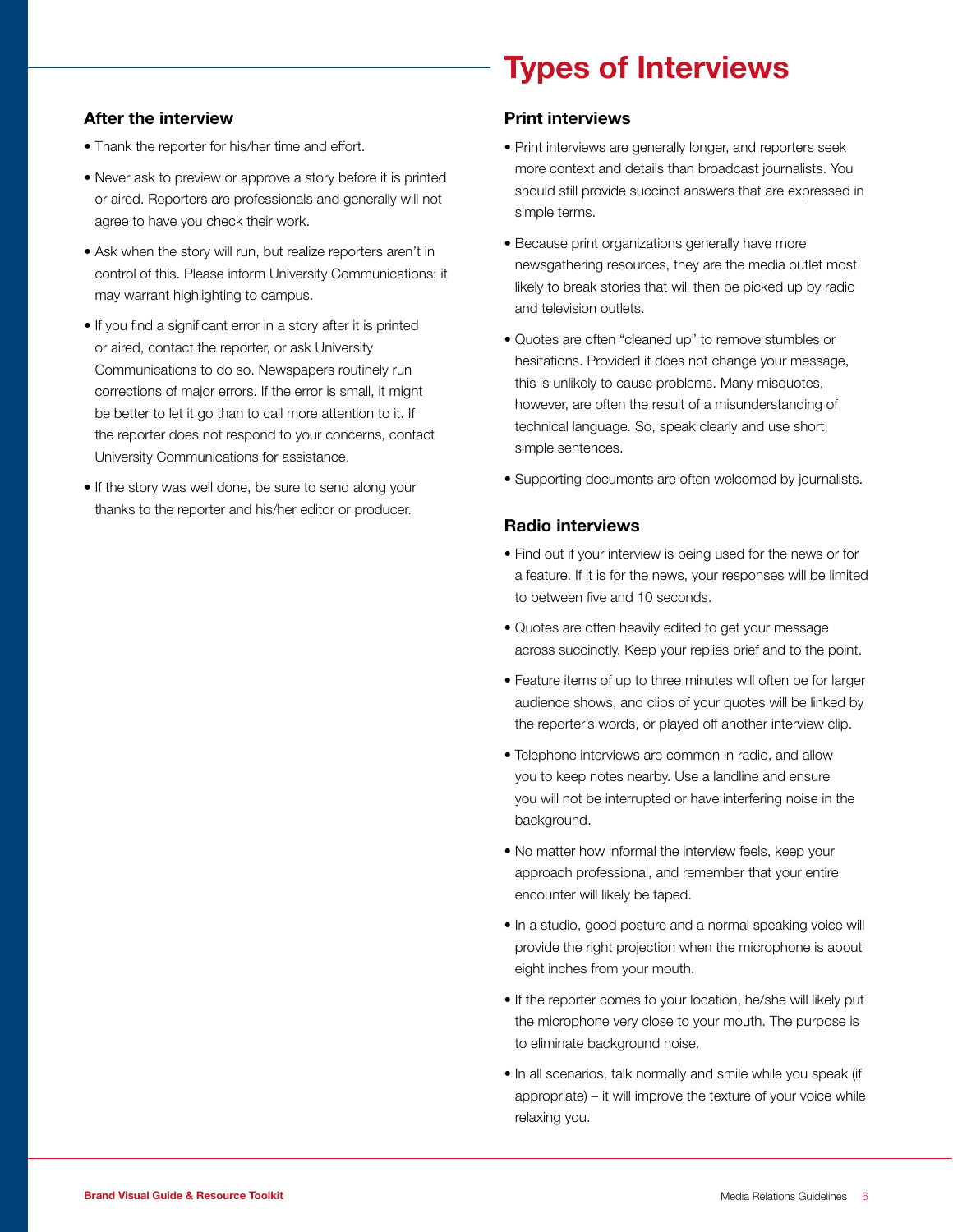### Television interviews

- Television has similar requirements to radio with the added need for visuals.
- First impressions matter. If the interview is arranged at your location, select the location with care. (University Communications can assist.)
- Check for background distractions that take away from your message or the image you want to project.
- Noise distractions can be problematic. They include things such as air conditioning units, so be prepared to turn these off.
- Light can also interfere with shots.
- If the television crew wants to move furniture or adjust your surroundings, it is generally in your best interest. This will allow them to set up the camera and "dress" the set to create an attractive image.
- Wear what you normally would for your position, but avoid large, bold accessories. Do not wear clothes with close stripes or small checks. Choose yellow or blue instead of white shirts/ blouses. Do not wear hats or dark glasses. If in doubt, dress conservatively. Hygiene and proper grooming are a must.
- TV studios are hot and the lights bright, so you may need powder to prevent shine or glare. (Ask their makeup staff to assist, if necessary.)
- If seated, square up your shoulders and sit on the hem of your jacket to prevent the collar from riding up. Be aware of your seated posture.
- Unless directed otherwise, keep your eyes focused on your interviewer during a one-on- one scenario. If in a news conference, work the room confidently with your eyes.
- Keep your posture good and your body language open and relaxed.
- The pace of your answers is important. Take a breath before answering and speak slowly.

### Virtual interviews

- Since COVID-19 lockdowns, the use of virtual interviews using Zoom, Teams, and Skype have become a common occurrence.
- Choose exactly where the interview will take place ahead of time. Practice via the platform with a trusted source to test your camera and mic in advance. If you're near a window, make sure it's in front of you or on the side, not behind you. Elevate the camera by placing your device to eye level.
- Make sure your device is charged, turn off notifications and silent your device. If at home, try to make sure family members aren't also online during the interview – if possible to keep your Internet connection at its strongest.
- Sit at the edge of your seat, up straight. Or stand.
- Consider using wireless earphones to ensure you can hear the questions.
- Pay attention to your backdrop. Make sure the area seen on camera is spotless.
- Inform those around you that an interview is occurring to prevent interruptions.
- Have good lighting. Consider having a ring light the strip of LEDs built into a circle that provides attractive light without shadows or harsh lines. A tripod or elevated laptop stand will give you more options as to where to place the light.
- Look into the camera, not into the screen.
- Dress for the part. Avoid white, black, and red or patterns. Don't let your clothing colors blend into the backdrop. Blues are best on camera.
- Make sure to change your username to your full name and title. Coolprof101 doesn't cut it.
- It's okay to have a few notes on index cards, written large.
- As always, don't stop with a yes or no answer. Keep it conversational.